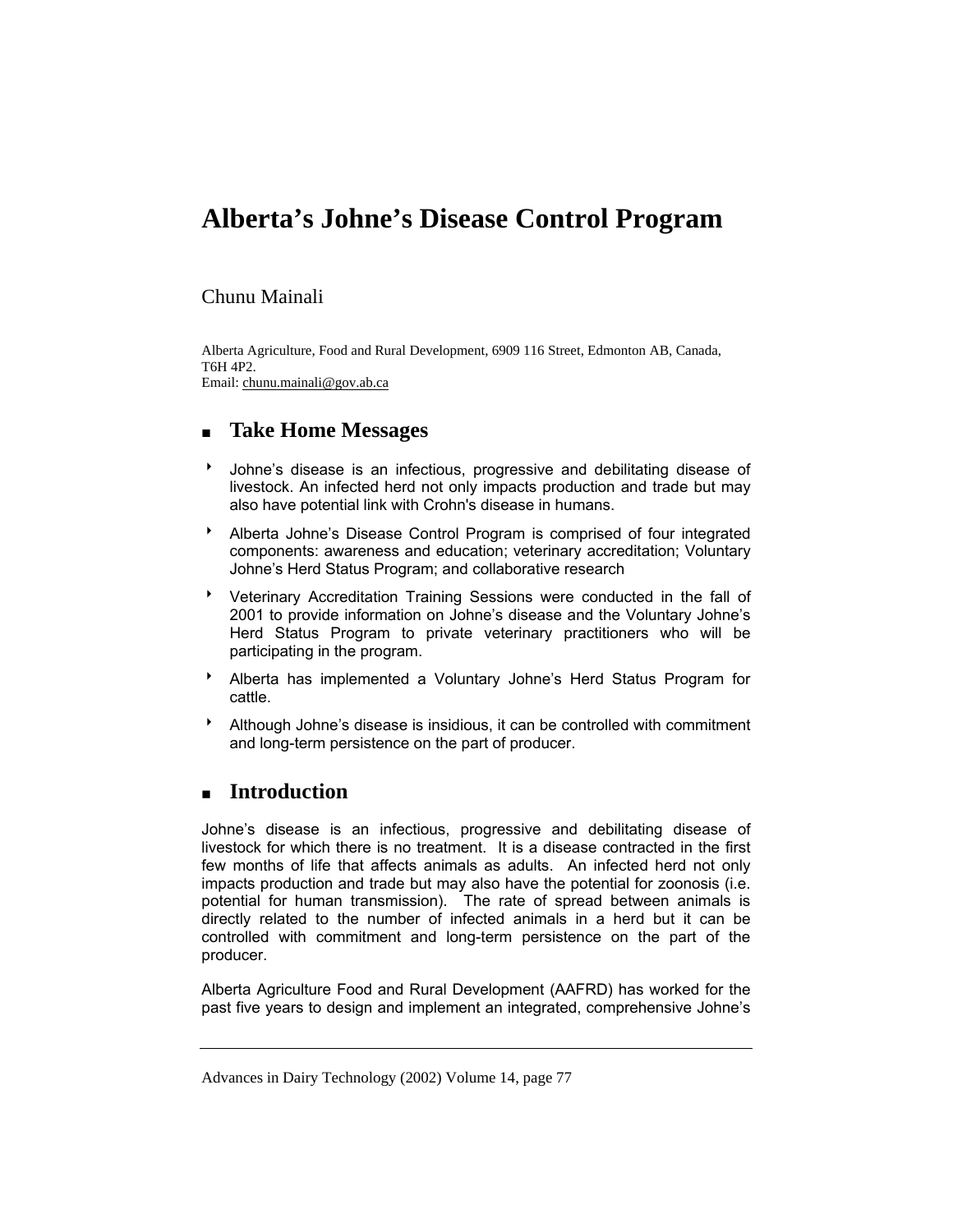disease research and control program. In conjunction with the Alberta Johne's Working Group (AJWG), a committee comprised of government, ruminant livestock industries and veterinary representatives, AAFRD has developed a Johne's Disease Control Program for multiple ruminant species geared specifically to the needs of Alberta's livestock industries.

Alberta's Johne's Disease Control Program deals with Johne's disease on many fronts. Basic prevalence and applied risk factor research is combined with the development of awareness and educational materials for cattle producers and herd veterinarians as well as interactive programs that allow producers and practitioners to play an active role in the control of Johne's disease. Through education and awareness, research and active participation, Alberta's livestock industry will be better equipped to control Johne's disease.

Alberta's Johne's Disease Control Program is comprised of four integrated components: awareness and education; veterinary accreditation; the Voluntary Herd Status Program; and collaborative research.

#### **Awareness and Education**

Awareness is the first step in any major undertaking but takes on significant implications in a project such as the Johne's Disease Control Program. The participation and input of producers is critical to the control of Johne's disease and, without a basic understanding of the symptoms and ramifications of the disease, producers have little motivation to participate in the Johne's Disease Control Program. As a result, AAFRD makes every effort to educate and keep stakeholders apprised of the latest developments in Johne's disease.

In 2001, AAFRD, together with industry sponsors, launched a traveling road show to bring information to the producers and practitioners of rural Alberta. The purpose of the road show was multi-faceted in that it provided a means to update producers on the latest Johne's research findings at the Food Safety Division (FSD), to inform and receive feedback on proposed Johne's disease Control Programs and to improve awareness of departmental activities.

AAFRD is also in the midst of an awareness and education program to provide producers and practitioners with applicable resources on the topic of Johne's disease. AAFRD has established a website devoted to the Alberta Johne's Control Program that provides information as well as links to related sites (http://www.agric.gov.ab.ca/livestock/johnes-control/). Additionally, AAFRD is in the process of developing printed materials directed to producers as well as manuals designed for use by veterinarians.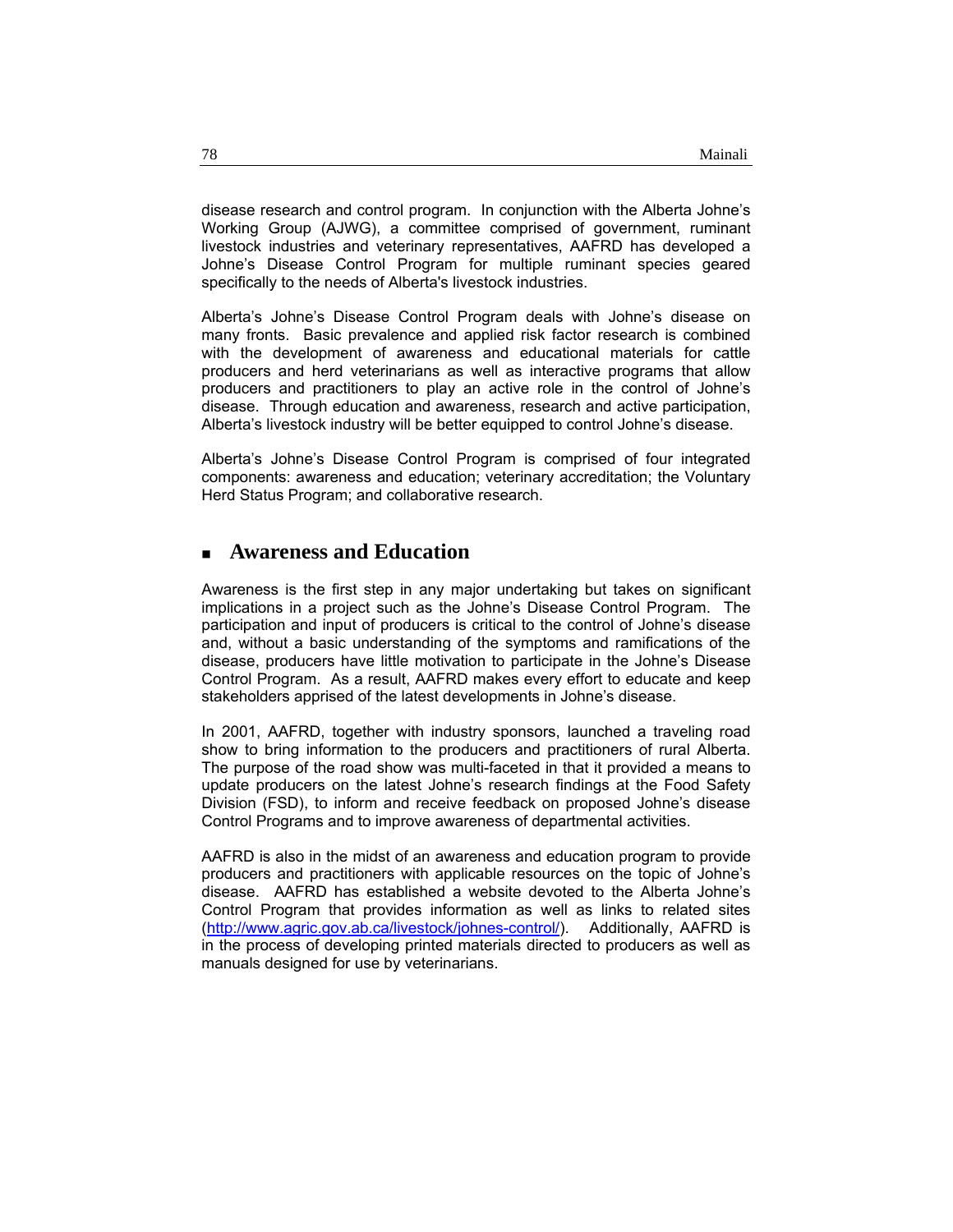# **Veterinary Accreditation**

The FSD of AAFRD established the provincial Veterinary Accreditation Program in conjunction with the Alberta Johne's Working Group to support the international standing of Alberta's Johne's Herd Status Program. Under the program, private veterinary practitioners are accredited by the Alberta Johne's Working Group for a period of three years to work with producers to manage Johne's disease. The end result is a team of specialized veterinarians who provide an added layer of confidence to government, producers and trading partners alike.

Besides being a requirement of the Voluntary Cattle Johne's Herd Status Program, accreditation allows private veterinarians to offer a wider range of service to their clientele and to expand their personal level of expertise. The accreditation process is designed to provide private veterinarians with information specific to Johne's disease, the Voluntary Cattle Johne's Herd Status Program, program logistics, the protocol of sampling and issues relevant to control of Johne's disease. After training is complete, the accredited veterinarian is better equipped to provide background information to producers, collect and submit samples, interpret lab results and to petition for certification of herd status.

AAFRD and the Alberta Johne's Working Group have jointly conducted Johne's Herd Status Accreditation training sessions across Alberta. Each session consisted of four and a half  $(4<sup>1</sup>/<sub>2</sub>)$  hours of Continuing Education certified by the Alberta Veterinary Medical Association. Currently, 65 Alberta veterinarians have been accredited for the Voluntary Johne's Herd Status Program.

## **Voluntary Cattle Johne's Herd Status Program**

It is critical to establish and increase the probability of a livestock herd's freedom from Johne's disease. The Voluntary Cattle Johne's Herd Status Program is an Alberta initiative to improve public confidence in the industry's commitment to reduce the likelihood of Johne's disease in cattle. At this time, the concept of a national Johne's disease control program is also under consideration.

The Alberta Johne's Working Group oversees and manages the Voluntary Johne's Herd Status Program with audit and certification services provided by AAFRD. The program requires the voluntary participation of the producers from across the Province. Herd veterinarians who elect to work with producers wanting to enroll in the Alberta's Voluntary Cattle Johne's Herd Status Program to manage Johne's disease, must receive accreditation from the Alberta Johne's Working Group.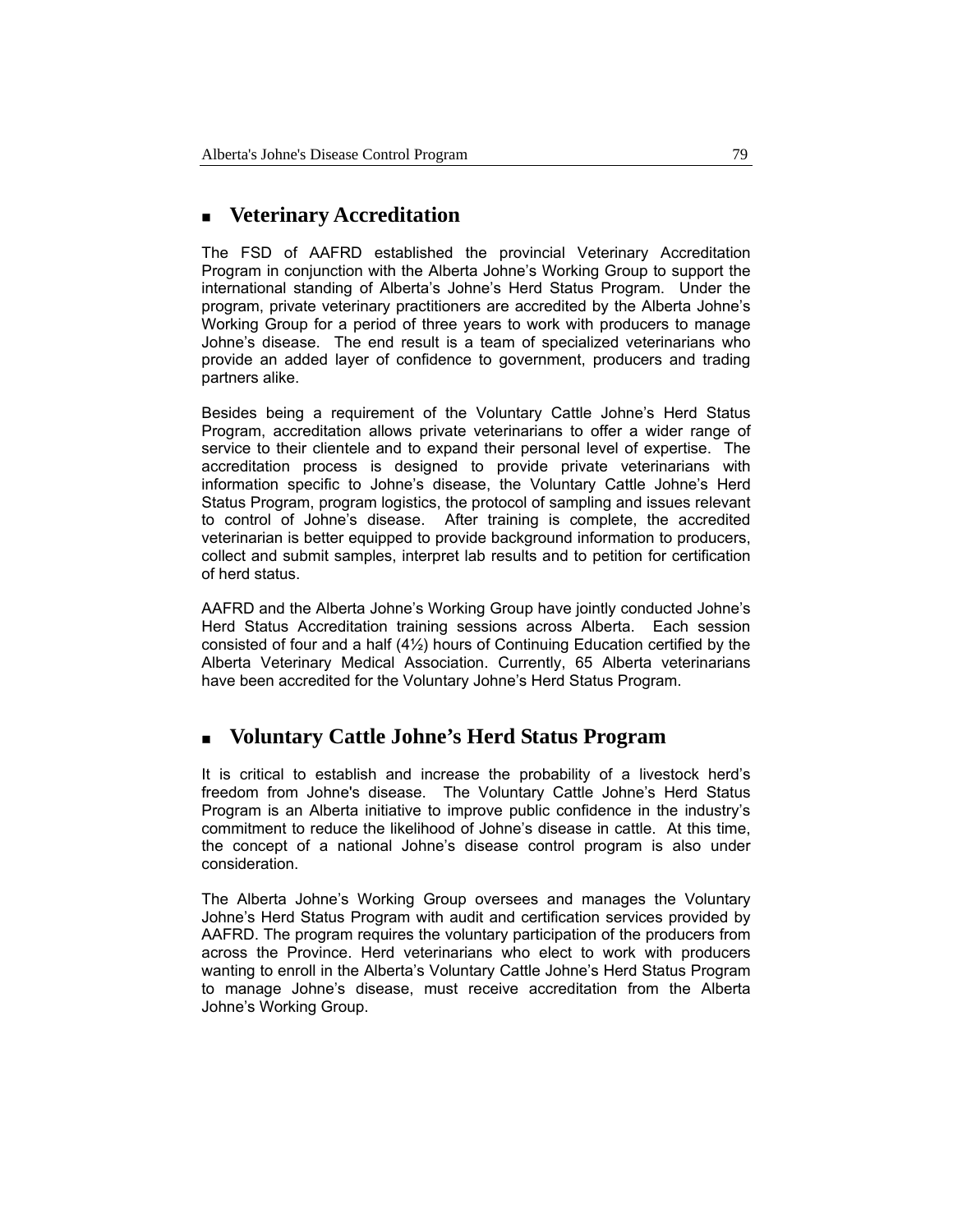Initially, interested cattle producers must contact an Alberta Johne's Working Group-accredited veterinarian to enrol in the herd status program. The accredited veterinarian responds with specific information on Johne's disease and the Voluntary Cattle Johne's Herd Status Program to assist each producer with the decision of whether to participate in the Program.

Once the herd is enrolled and has been assigned its confidential coding number, random samples are collected by the accredited veterinarian and submitted to a USDA certified laboratory for testing to determine the presence or absence of Johne's disease. If the disease is present, an accredited veterinarian tailors a control program to the herd. Where the disease is absent from the herd, the producer and practitioner work to maintain this status and to market it. The veterinarian applies to the Alberta Johne's Working Group, with supporting documentation, for certification of the herd status level by AAFRD (Fig. 1).



#### **Figure 1. Schematic of Voluntary Cattle Johne's Herd Status Program: Organizational Control**

It is essential that Alberta's program be economical, valid and not subject producers to concerns about false positive results (likelihood of positive results in animals known to be free of the disease). The Voluntary Cattle Johne's Herd Status Program provides all producers, regardless of the size of their herd, a means to initially assess their status with minimal investment. Although modeled after the United States Animal Health Association (USAHA) protocol for the preliminary stage, Alberta's Voluntary Johne's Herd Status Program differs substantially in the subsequent levels in that they are based on the length of time and number of times the producer subjects the herd to testing.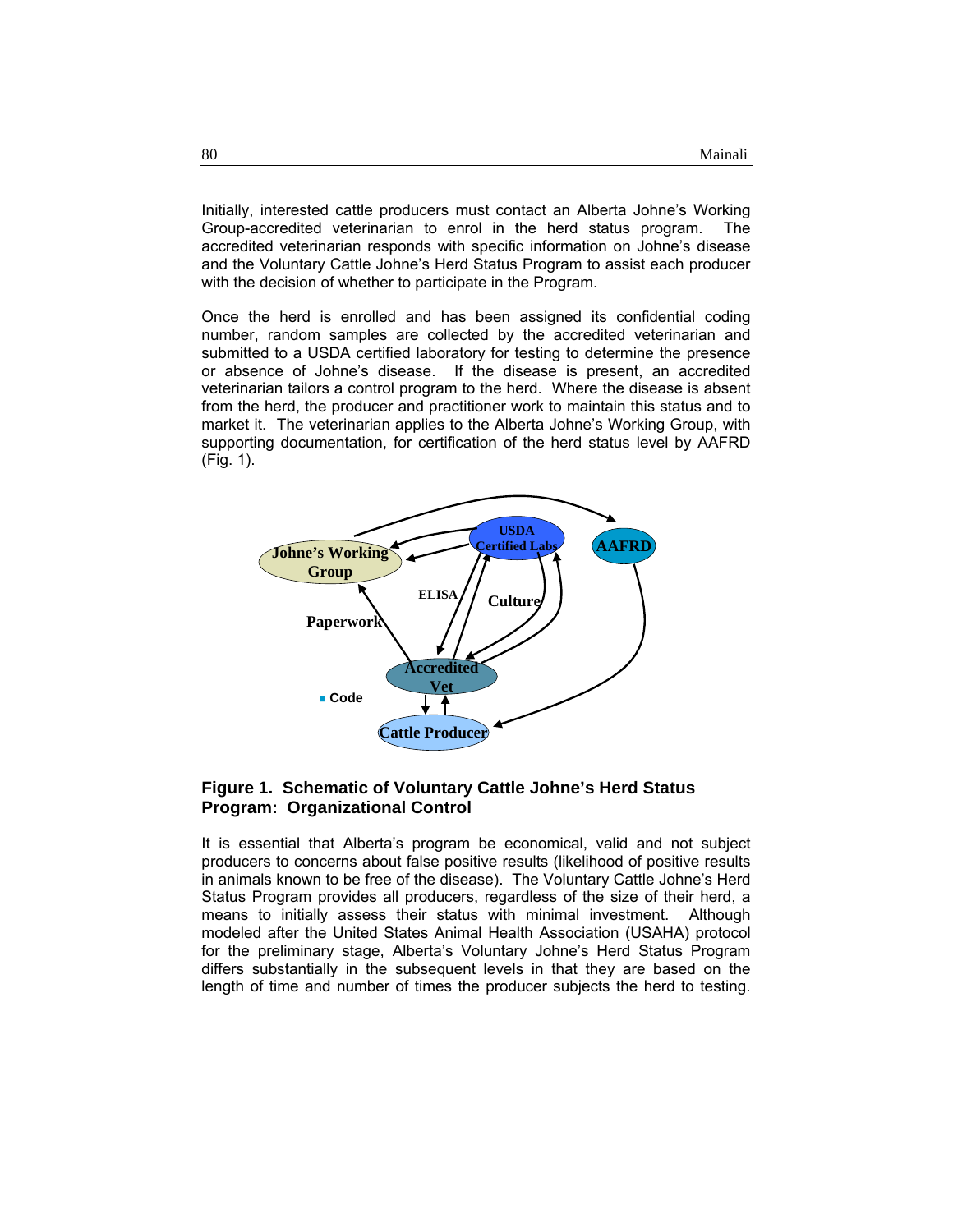The Alberta method of level classification entails a quicker, more cost effective and highly specific alternative to the USAHA program.

Simply stated, Alberta certifies four levels of herd status, each with increasing degrees of confidence that the herd is free from Johne's disease (Fig. 2).



#### **Figure 2. Schematic of Voluntary Johne's Herd Status Program: Levels**